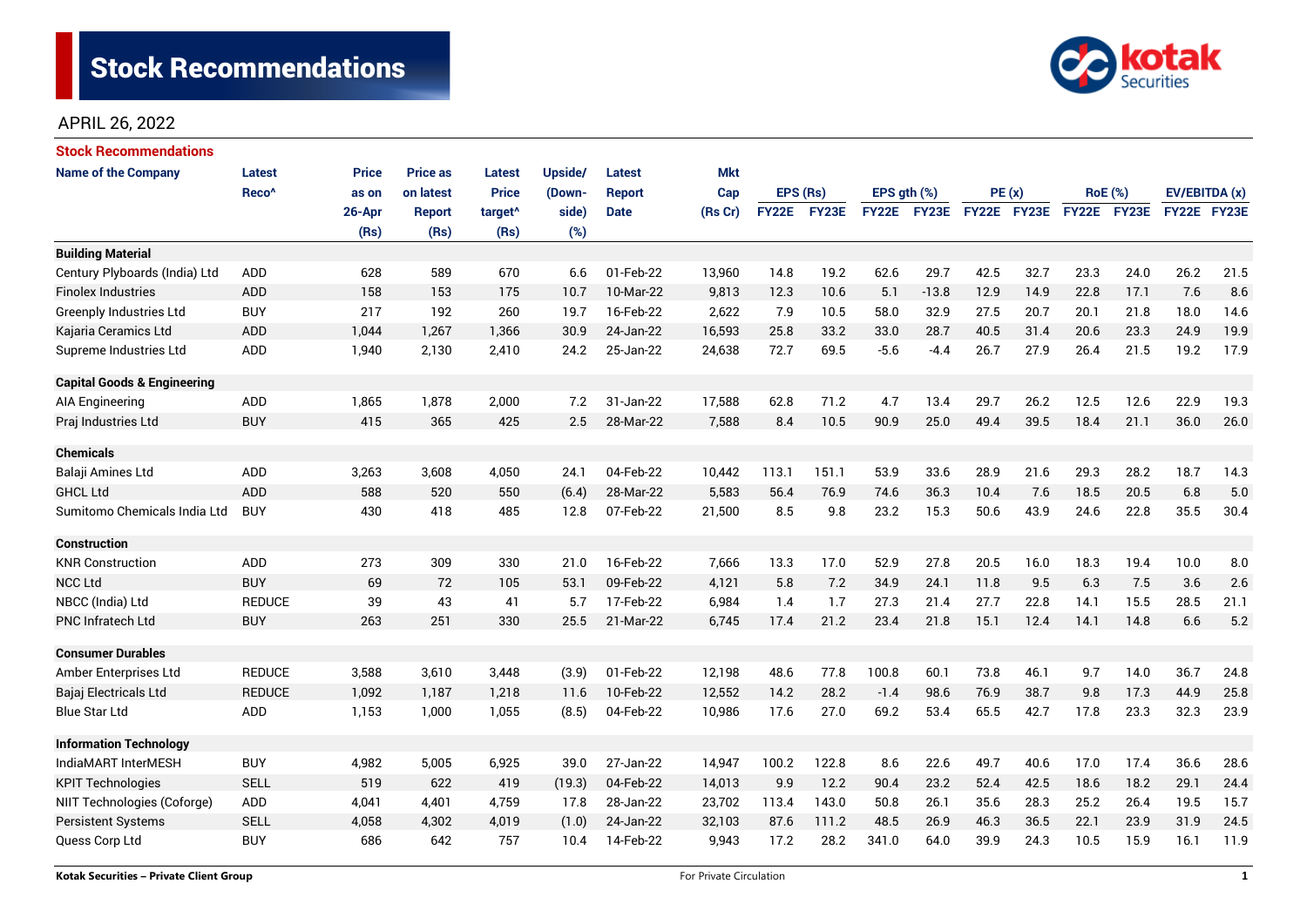

| <b>Stock Recommendations</b>       |                   |              |                 |                     |         |               |            |              |       |                  |         |             |      |                |             |               |      |
|------------------------------------|-------------------|--------------|-----------------|---------------------|---------|---------------|------------|--------------|-------|------------------|---------|-------------|------|----------------|-------------|---------------|------|
| <b>Name of the Company</b>         | Latest            | <b>Price</b> | <b>Price as</b> | Latest              | Upside/ | Latest        | <b>Mkt</b> |              |       |                  |         |             |      |                |             |               |      |
|                                    | Reco <sup>^</sup> | as on        | on latest       | <b>Price</b>        | (Down-  | <b>Report</b> | Cap        | EPS (Rs)     |       | EPS $qth$ $(\%)$ |         | PE(x)       |      | <b>RoE</b> (%) |             | EV/EBITDA (x) |      |
|                                    |                   | 26-Apr       | <b>Report</b>   | target <sup>^</sup> | side)   | <b>Date</b>   | (Rs Cr)    | <b>FY22E</b> | FY23E | <b>FY22E</b>     | FY23E   | FY22E FY23E |      |                | FY22E FY23E | FY22E FY23E   |      |
|                                    |                   | (Rs)         | (Rs)            | (Rs)                | (%)     |               |            |              |       |                  |         |             |      |                |             |               |      |
| <b>Metals &amp; Mining</b>         |                   |              |                 |                     |         |               |            |              |       |                  |         |             |      |                |             |               |      |
| MOIL Ltd                           | <b>BUY</b>        | 179          | 170             | 215                 | 20.0    | 18-Feb-22     | 4,774      | 14.5         | 16.4  | 95.9             | 13.1    | 12.4        | 10.9 | 11.5           | 12.2        | $6.2\,$       | 4.8  |
| APL Apollo Tubes Ltd               | <b>BUY</b>        | 1,043        | 820             | 980                 | (6.0)   | 28-Jan-22     | 26,075     | 21.0         | 27.0  | $-27.6$          | 28.6    | 49.7        | 38.6 | 26.7           | 26.8        | 28.7          | 22.8 |
|                                    |                   |              |                 |                     |         |               |            |              |       |                  |         |             |      |                |             |               |      |
| Oil & Gas                          |                   |              |                 |                     |         |               |            |              |       |                  |         |             |      |                |             |               |      |
| Chennai Petroleum Corp             | <b>BUY</b>        | 231          | 104             | 127                 | (44.9)  | 25-Jan-22     | 3,436      | 30.3         | 18.2  | 75.1             | $-39.9$ | 7.6         | 12.7 | 24.6           | 12.5        | 7.9           | 9.7  |
| Gujarat Gas                        | <b>ADD</b>        | 532          | 660             | 734                 | 37.9    | 10-Feb-22     | 36.622     | 18.7         | 26.7  | 0.5              | 42.8    | 28.5        | 19.9 | 24.3           | 27.3        | 17.4          | 12.5 |
| <b>MRPL</b>                        | <b>ADD</b>        | 65           | 47              | 50                  | (22.5)  | 31-Jan-22     | 11,309     | 1.2          | 6.8   | $-137.5$         | 466.7   | 53.8        | 9.5  | 4.7            | 23.8        | 14.9          | 9.8  |
|                                    |                   |              |                 |                     |         |               |            |              |       |                  |         |             |      |                |             |               |      |
| <b>Paints</b>                      |                   |              |                 |                     |         |               |            |              |       |                  |         |             |      |                |             |               |      |
| Akzo Nobel India Ltd               | <b>BUY</b>        | 1,889        | 1,887           | 2,670               | 41.3    | 14-Feb-22     | 8,823      | 57.9         | 67.2  | 27.3             | 16.1    | 32.6        | 28.1 | 17.9           | 19.7        | 19.6          | 16.7 |
|                                    |                   |              |                 |                     |         |               |            |              |       |                  |         |             |      |                |             |               |      |
| <b>Pharmaceuticals</b>             |                   |              |                 |                     |         |               |            |              |       |                  |         |             |      |                |             |               |      |
| Suven Pharmaceuticals              | <b>REDUCE</b>     | 601          | 561             | 550                 | (8.4)   | 17-Aug-21     | 15,255     | 16.9         | 21.1  | 19.0             | 24.9    | 35.5        | 28.5 | 27.6           | 26.5        | 27.9          | 21.8 |
|                                    |                   |              |                 |                     |         |               |            |              |       |                  |         |             |      |                |             |               |      |
| <b>Transportation</b>              |                   |              |                 |                     |         |               |            |              |       |                  |         |             |      |                |             |               |      |
| Aegis Logistics Ltd                | <b>BUY</b>        | 227          | 216             | 310                 | 36.3    | 14-Feb-22     | 7,595      | 12.6         | 13.6  | 28.6             | 7.9     | 18.0        | 16.7 | 20.4           | 19.0        | 10.3          | 9.3  |
| <b>Allcargo Global Logistics</b>   | <b>BUY</b>        | 358          | 346             | 430                 | 20.3    | 15-Feb-22     | 8,796      | 27.7         | 31.3  | 246.3            | 13.0    | 12.9        | 11.4 | 21.2           | 20.1        | 6.9           | 5.8  |
| <b>Blue Dart Express</b>           | <b>BUY</b>        | 6,744        | 6,926           | 7,975               | 18.2    | 01-Feb-22     | 16,052     | 115.0        | 134.0 | 98.3             | 16.5    | 58.6        | 50.3 | 36.2           | 33.3        | 16.8          | 14.5 |
| <b>VRL Logistics Ltd</b>           | <b>BUY</b>        | 582          | 499             | 625                 | 7.4     | 04-Feb-22     | 5,306      | 11.3         | 18.3  | 117.3            | 61.9    | 51.5        | 31.8 | 14.3           | 21.6        | 16.4          | 12.4 |
|                                    |                   |              |                 |                     |         |               |            |              |       |                  |         |             |      |                |             |               |      |
| <b>Others</b>                      |                   |              |                 |                     |         |               |            |              |       |                  |         |             |      |                |             |               |      |
| Bata India Ltd                     | <b>BUY</b>        | 1,975        | 1,895           | 2,380               | 20.5    | 10-Feb-22     | 25,476     | 27.0         | 36.6  | $-509.1$         | 35.6    | 73.1        | 54.0 | 16.3           | 19.4        | 36.0          | 28.7 |
| <b>Central Depository Services</b> | <b>REDUCE</b>     | 1,407        | 1,510           | 1,505               | 7.0     | 10-Feb-22     | 14,774     | 29.9         | 34.8  | 55.7             | 16.4    | 47.1        | 40.4 | 28.5           | 26.6        | 37.4          | 32.0 |
| EPL Ltd                            | ADD               | 171          | 187             | 205                 | 19.6    | 10-Feb-22     | 5,401      | 7.1          | 8.6   | $-6.6$           | 21.1    | 24.1        | 19.9 | 12.1           | 13.2        | 9.4           | 7.7  |
| JK Paper Ltd                       | <b>ADD</b>        | 369          | 315             | 340                 | (7.9)   | 22-Mar-22     | 6,574      | 35.0         | 51.2  | 146.5            | 46.3    | 10.6        | 7.2  | 19.6           | 23.1        | 6.6           | 4.9  |
| Radico Khaitan Ltd                 | <b>REDUCE</b>     | 867          | 903             | 890                 | 2.6     | 08-Apr-22     | 11,535     | 20.6         | 24.5  | 1.5              | 18.9    | 42.1        | 35.4 | 14.6           | 15.2        | 26.8          | 23.8 |
| <b>VIP Industries Ltd</b>          | <b>REDUCE</b>     | 676          | 648             | 620                 | (8.2)   | 04-Feb-22     | 9,592      | 6.2          | 12.0  | $-187.3$         | 93.5    | 109.0       | 56.3 | 14.3           | 23.2        | 49.3          | 30.5 |
| Welspun Corp Ltd                   | <b>SELL</b>       | 214          | 173             | 120                 | (43.9)  | 14-Feb-22     | 5,671      | 11.9         | 9.2   | $-49.8$          | $-22.7$ | 18.0        | 23.3 | 7.8            | 5.9         | 7.8           | 8.6  |

*Source: Kotak Securities - Private Client Group*

All recommendations are with a 12 month perspective from the date of the report/update. Investors are requested to use their discretion while deciding the timing, quantity of investment as well as the exit.

NR NoRated. The investment rating and target price, if any, have been suspended temporarily. Such suspension is in compliance with applicable regulation(s) and/or Kotak Securities policies in circumstances when Kotak Secur

Or its affiliates is acting in an advisory capacity in a merger or strategic transaction involving this company and in certain other circumstances.

**NM Not meaningful**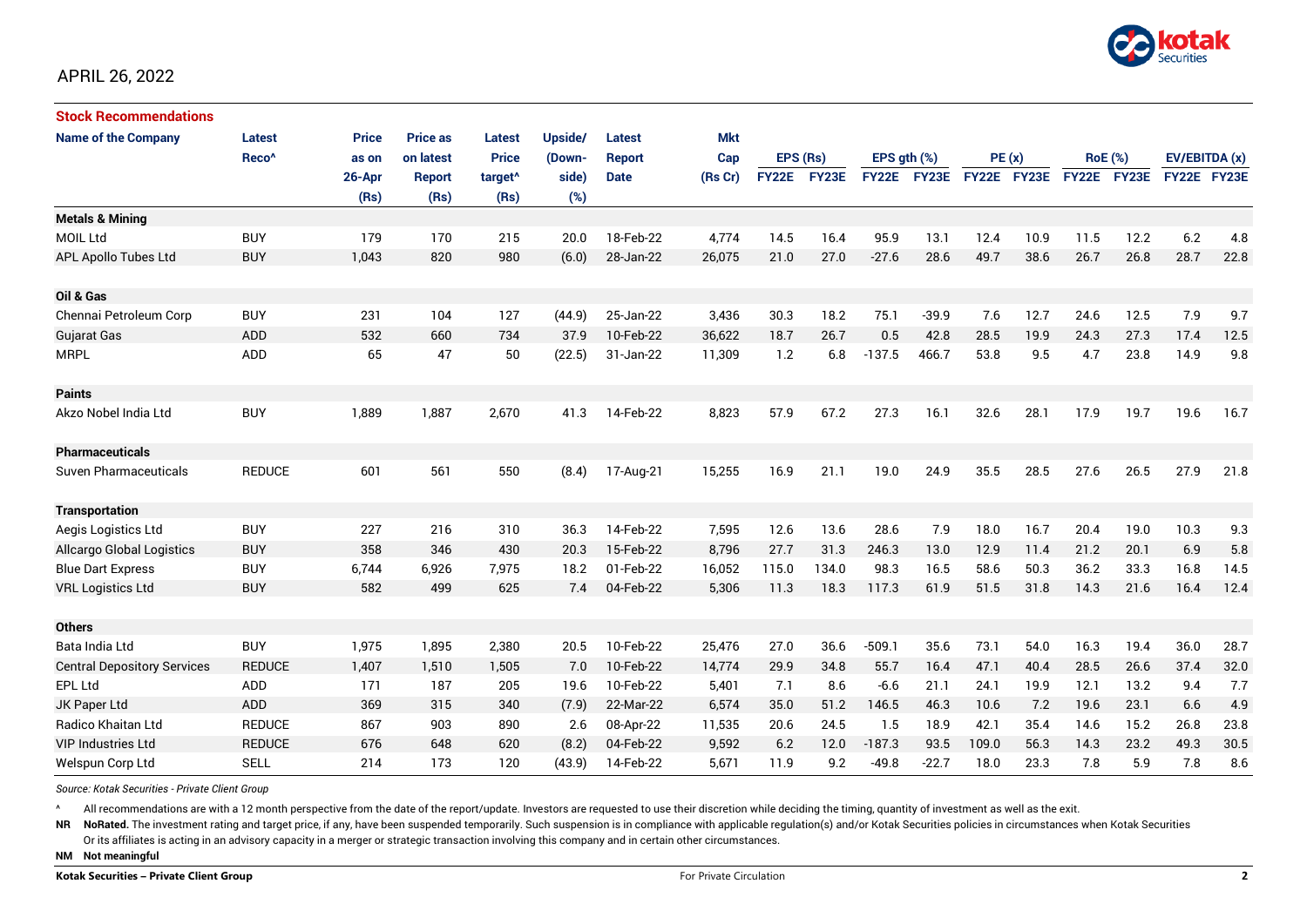

# **RATING SCALE (PRIVATE CLIENT GROUP)**

#### **Definitions of ratings**

| <b>BUY</b>       | $-$ | We expect the stock to deliver more than 15% returns over the next 12 months                                                                                                                                                                                                                                                                                                                                                     |
|------------------|-----|----------------------------------------------------------------------------------------------------------------------------------------------------------------------------------------------------------------------------------------------------------------------------------------------------------------------------------------------------------------------------------------------------------------------------------|
| <b>ADD</b>       |     | - We expect the stock to deliver 5% - 15% returns over the next 12 months                                                                                                                                                                                                                                                                                                                                                        |
| <b>REDUCE</b>    |     | - We expect the stock to deliver -5% - +5% returns over the next 12 months                                                                                                                                                                                                                                                                                                                                                       |
| <b>SELL</b>      | $-$ | We expect the stock to deliver < -5% returns over the next 12 months                                                                                                                                                                                                                                                                                                                                                             |
| <b>NR</b>        |     | - Not Rated. Kotak Securities is not assigning any rating or price target to the stock.                                                                                                                                                                                                                                                                                                                                          |
|                  |     | The report has been prepared for information purposes only.                                                                                                                                                                                                                                                                                                                                                                      |
| <b>SUBSCRIBE</b> | $-$ | We advise investor to subscribe to the IPO.                                                                                                                                                                                                                                                                                                                                                                                      |
| <b>RS</b>        | $-$ | Rating Suspended. Kotak Securities has suspended the investment rating and price target for this stock, either because there is not a sufficient fundamental basis for determining, or there<br>are legal, regulatory or policy constraints around publishing, an investment rating or target. The previous investment rating and price target, if any, are no longer in effect for this stock and<br>should not be relied upon. |
| <b>NA</b>        |     | $-$ Not Available or Not Applicable. The information is not available for display or is not applicable                                                                                                                                                                                                                                                                                                                           |
| <b>NM</b>        |     | - Not Meaningful. The information is not meaningful and is therefore excluded.                                                                                                                                                                                                                                                                                                                                                   |
| <b>NOTE</b>      | -   | Our target prices are with a 12-month perspective. Returns stated in the rating scale are our internal benchmark.                                                                                                                                                                                                                                                                                                                |

# **FUNDAMENTAL RESEARCH TEAM (PRIVATE CLIENT GROUP)**

| <b>Shrikant Chouhan</b>                                                                                | <b>Arun Agarwal</b>                                                                                             | <b>Amit Agarwal, CFA</b>            | <b>Hemali Dhame</b>      |
|--------------------------------------------------------------------------------------------------------|-----------------------------------------------------------------------------------------------------------------|-------------------------------------|--------------------------|
| <b>Head of Research</b>                                                                                | Auto & Auto Ancillary                                                                                           | <b>Transportation, Paints, FMCG</b> | Banking & Finance        |
| shrikant.chouhan@kotak.com                                                                             | arun.agarwal@kotak.com                                                                                          | agarwal.amit@kotak.com              | Hemali.Dhame@kotak.com   |
| +91 22 6218 5408                                                                                       | +91 22 6218 6443                                                                                                | +91 22 6218 6439                    | +91 22 6218 6433         |
| <b>Jatin Damania</b>                                                                                   | Purvi Shah                                                                                                      | <b>Rini Mehta</b>                   | K. Kathirvelu            |
| Metals & Mining, Midcap                                                                                | Pharmaceuticals                                                                                                 | <b>Research Associate</b>           | <b>Support Executive</b> |
| jatin.damania@kotak.com                                                                                | purvi.shah@kotak.com                                                                                            | rini.mehta@kotak.com                | k.kathirvelu@kotak.com   |
| +91 22 6218 6440                                                                                       | +91 22 6218 6432                                                                                                | +91 80801 97299                     | +91 22 6218 6427         |
| <b>Sumit Pokharna</b><br>Oil and Gas. Information Tech<br>sumit.pokharna@kotak.com<br>+91 22 6218 6438 | Pankaj Kumar<br><b>Construction, Capital Goods &amp; Midcaps</b><br>pankajr.kumar@kotak.com<br>+91 22 6218 6434 |                                     |                          |

#### **TECHNICAL RESEARCH TEAM (PRIVATE CLIENT GROUP)**

| <b>Shrikant Chouhan</b>    | <b>Amol Athawale</b>    |  |
|----------------------------|-------------------------|--|
| shrikant.chouhan@kotak.com | amol.athawale@kotak.com |  |
| +91 22 6218 5408           | +91 20 6620 3350        |  |
|                            |                         |  |

**Sayed Haider** Research Associate [sayed.haider@kotak.com](mailto:sayed.haider@kotak.com) +91 22 62185498

#### **DERIVATIVES RESEARCH TEAM (PRIVATE CLIENT GROUP)**

+91 22 6218 5497 +91 33 6615 6273

**Sahaj Agrawal Prashanth Lalu Prasenjit Biswas, CMT, CFTe** [sahaj.agrawal@kotak.com](mailto:sahaj.agrawal@kotak.com) [prashanth.lalu@kotak.com](mailto:prashanth.lalu@kotak.com) [prasenjit.biswas@kotak.com](mailto:prasenjit.biswas@kotak.com)